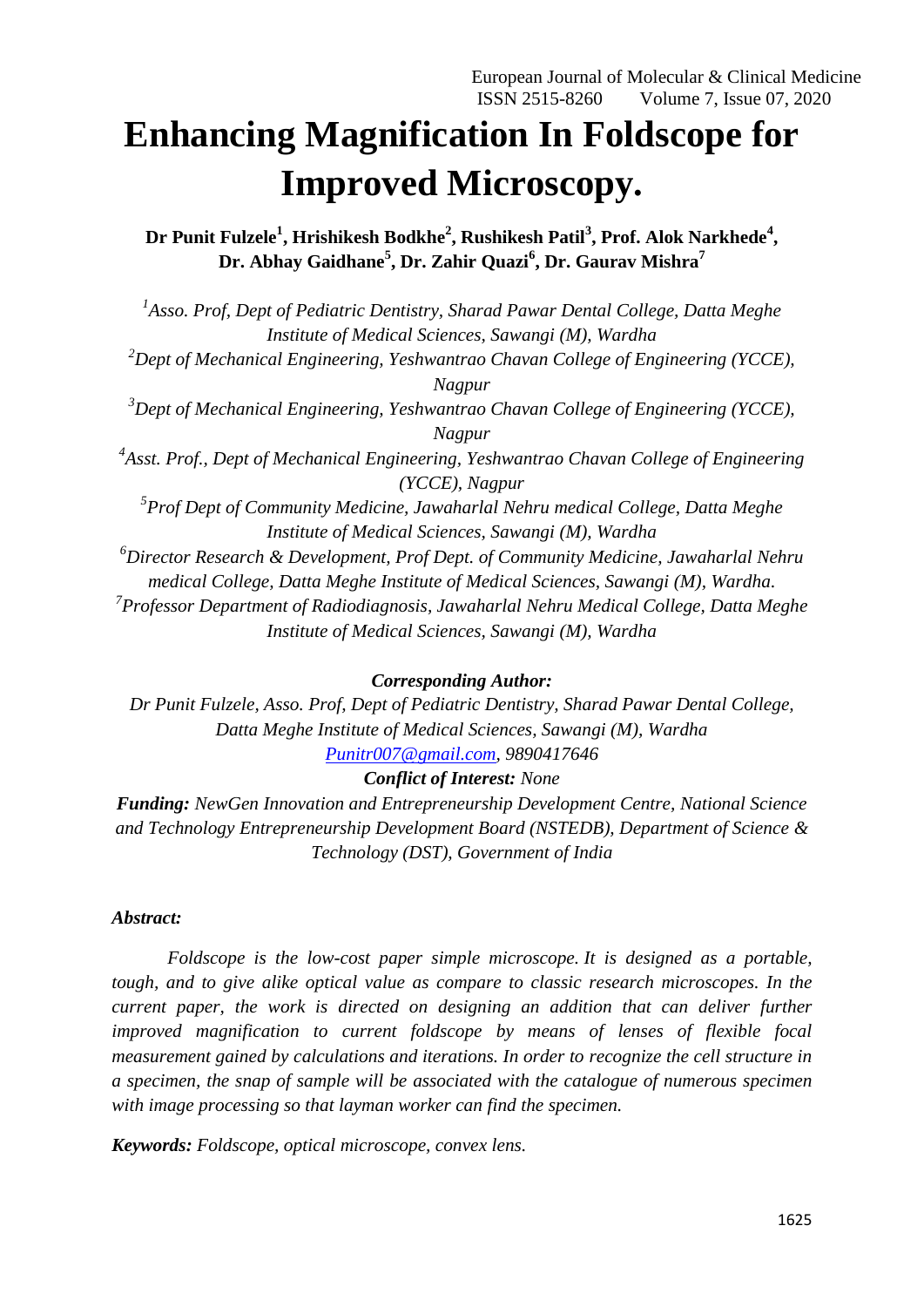## **Introduction:**

Microscopes are commonly used in science as a tool that provide an important, pictorial linking between the accustomed macro-world and the extraordinary original micro-world. Though, some applications need non-conventional explanations owing to relative challenges and trade-offs among cost and performance (1). Foldscope is the low-priced paper microscope. Intended to be very portable, robust, and to give optical quality like conventional research microscopes. The Foldscope uses ball lens of diameter 2.4mm which has focal length of 1.716mm and aperture diameter of 0.7mm. It can provide magnification of 140X (2).

But there is some specimen which demand enhanced magnification than 140X, because the size of specimen is very small to view by using foldscope (3). In order to identify the specimen, an expert is required, to solve this problem certain application is required which can identify the specimen by comparing the image of specimen with the inbuilt database and displays the name and basic information about the specimen. This will help the layman to recognize the cell structure of specimen.

## **Generic Problem:**

The main aim of this development was that foldscope has fixed magnification. So, currently different foldscopes are used to achieve different levels of magnification, because the universal foldscope is not available to see cell structure of various specimen (3, 4). Also layman is unable to identify the cell structure of specimen as no relevant data about different specimen is not available to him. The needs for such technological innovation is evident from the reports of Global Burden of Disease studies(5-9). Few of the related articles were reported(10-17).

## **Objectives:**

An attachment was designed to proceed with this study. The factors that should be considered in the design process are summarized as follows.

- 1) Select the lens with required specification.
- 2) Create an attachment that can hold foldscope and lens.
- 3) Build a low-cost attachment.
- 4) Create the data base of various specimen.
- 5) develop image processing software.

## **Materials and Methods:**

In order to increase the magnification of foldscope various experiments and calculations were performed. In the initial stages of project, iterative experiments were performed by using trial eye lens kit (used in ophthalmology department for eye check-up) followed by respective calculations. Various experiments were performed using single lens, multiple lens by keeping on one another, by varying distance between to lenses. But positive results were obtained by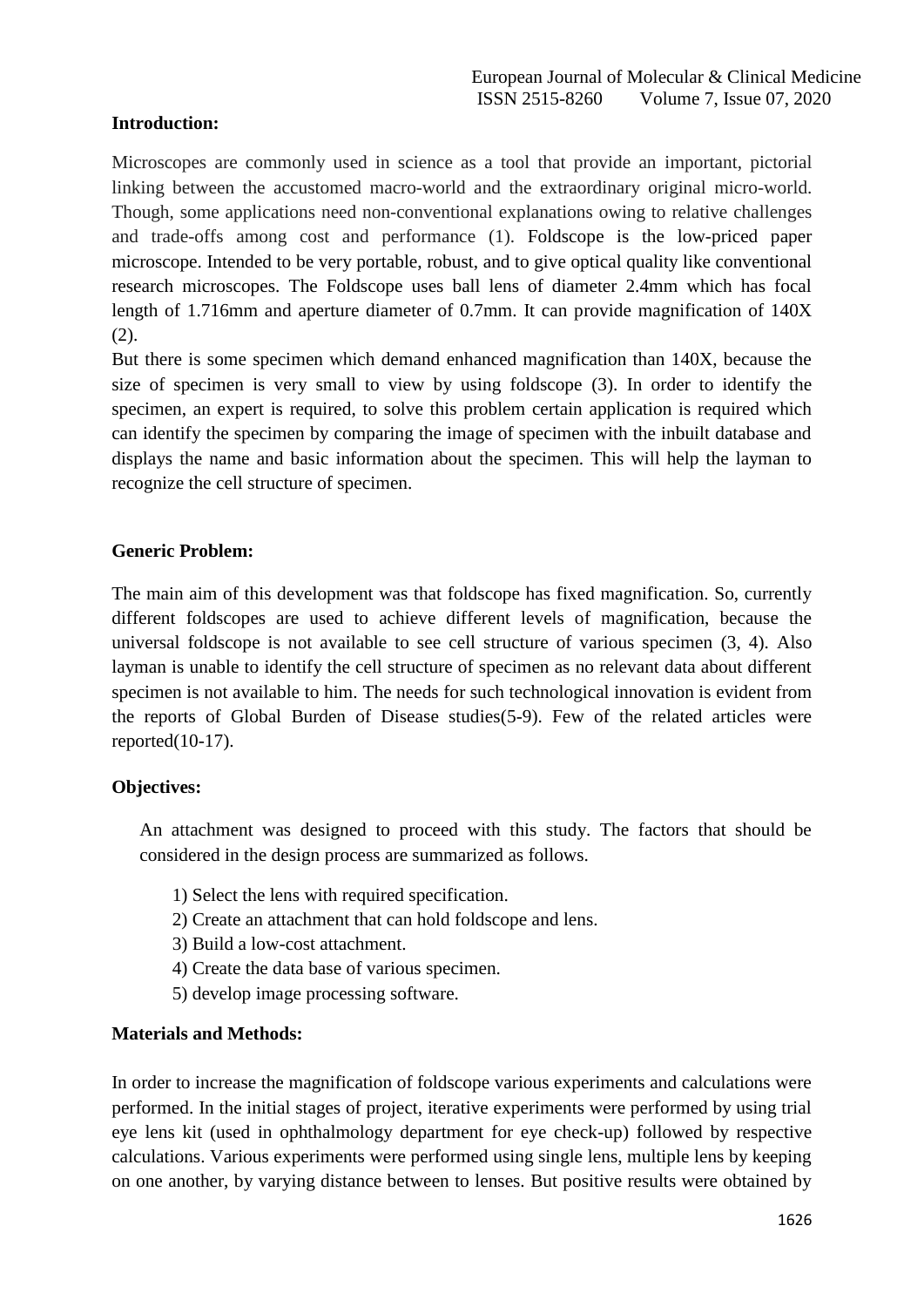European Journal of Molecular & Clinical Medicine ISSN 2515-8260 Volume 7, Issue 07, 2020

use of single lens and amount of magnification achieved from trial lens kit was very less as lenses had long focal length and big radius of curvature. In order to achieve high magnification lenses with small focal length and radius of curvature were required. So, Further calculations were done to achieve required magnification. Based on calculations five lenses with different focal length and radius of curvature were ordered. The refractive index of lens material is 1.517. List of lenses with specifications is mentioned below.

Similar experiments were performed with these lenses to achieve required magnification of specimen.

| Sr.<br>No.     | Types of lenses   | Diameter        | Focal Length    |
|----------------|-------------------|-----------------|-----------------|
|                | Bi-convex lens    | 6 <sub>mm</sub> | 5mm             |
| $\overline{2}$ | Bi-convex lens    | 8 <sub>mm</sub> | 5mm             |
| 3              | Plano-convex lens | $4.7$ mm        | 5mm             |
| $\overline{4}$ | Plano-convex lens | $5.4$ mm        | 8 <sub>mm</sub> |
| 5              | Plano-convex lens | $6.5$ mm        | 10mm            |

Table: Various lenses with specification.

#### **Result:**

- 1. Using trial lenses clear image was obtained but amount of magnification achieved from these lenses is very less to differentiate result achieved from foldscope.
- 2. Plano-convex lens of diameter 6.5mm gave a clear image and achieved magnification 1.68.
- 3. Plano-convex lens of diameter 5.4mm and 4.7mm gave blurred image and required cancave lenses of power 20 and 60 dioptre respectively to give clear and magnified image.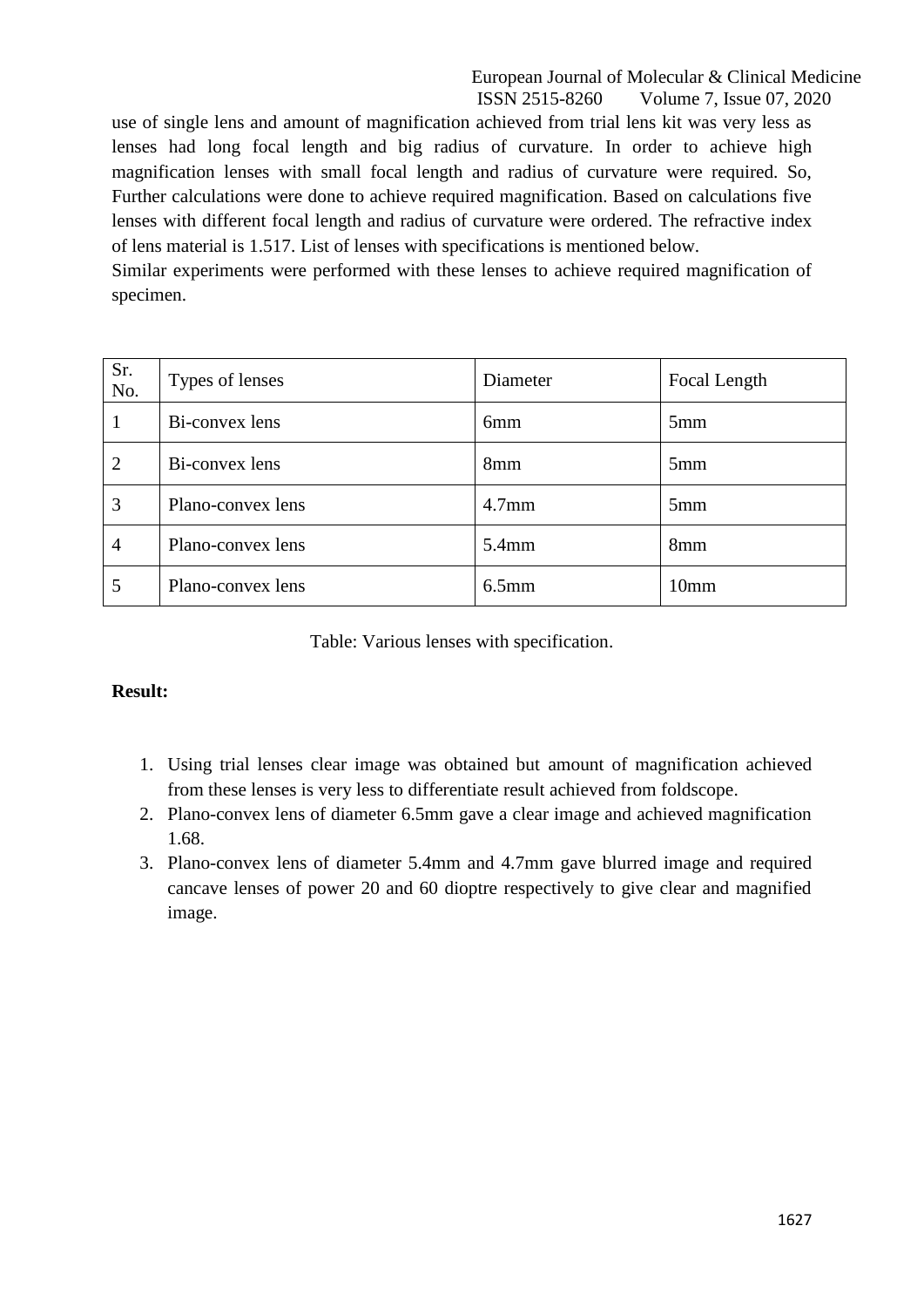European Journal of Molecular & Clinical Medicine ISSN 2515-8260 Volume 7, Issue 07, 2020



Using len of focal length of 10mm Using len of focal length of 5mm Fig: Obtained magnification using attachment

#### **Conclusion:**

- 1. Varying distance between two lenses will not give magnified and clear image.
- 2. Magnification can only be achieved by using single lens.
- 3. Variable magnification can only be achieved by using different lens.
- 4. Distance between slide and foldscope will affect required output as it affects the depth of field.

#### **Reference:**

- [1] Jawale YK, Rapol U, ATHALE CA. Open Source 3D-printed focussing mechanism for cellphone‐based cellular microscopy. Journal of microscopy. 2019 Feb;273(2):105-14.
- [2] Cybulski JS, Clements J, Prakash M. Foldscope: origami-based paper microscope. PloS one. 2014 Jun 18;9(6):e98781.
- [3] Nischal P, Sharma A. Foldscope based methods to detect in-tissue antioxidant activity and secondary metabolites in pollen and stomata of Lantana camara. Res Rev Biotechnol Biosci. 2018;5:15-9.
- [4] A S M, W. (2018). Application Of Mobile Phone-Based Portable Microscopy In Clinical Histopathology: A Feasibility Study. International Journal of Clinical and Biomedical Research, 4(2), 16-20.<https://doi.org/10.5455/ijcbr.2018.42.0>
- [5] James, Spencer L, Chris D Castle, Zachary V Dingels, Jack T Fox, Erin B Hamilton, Zichen Liu, Nicholas L S Roberts, et al. "Estimating Global Injuries Morbidity and Mortality: Methods and Data Used in the Global Burden of Disease 2017 Study." Injury Prevention 26, no. Supp 1 (October 2020): i125–53. https://doi.org/10.1136/injuryprev-2019-043531.
- [6] James, Spencer L, Chris D Castle, Zachary V Dingels, Jack T Fox, Erin B Hamilton, Zichen Liu, Nicholas L S Roberts, et al. "Global Injury Morbidity and Mortality from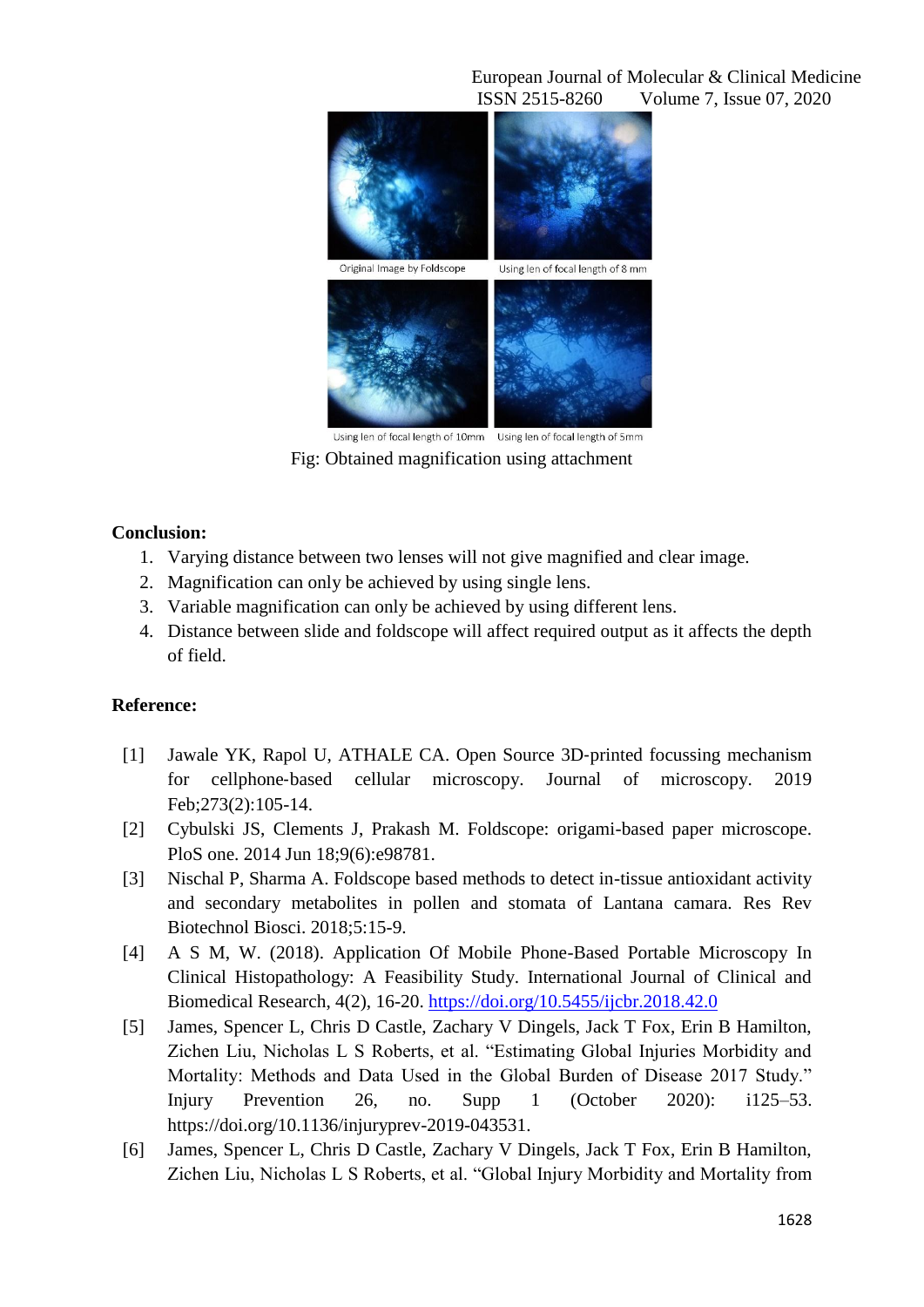European Journal of Molecular & Clinical Medicine ISSN 2515-8260 Volume 7, Issue 07, 2020

1990 to 2017: Results from the Global Burden of Disease Study 2017." Injury Prevention 26, no. Supp 1 (October 2020): i96–114. https://doi.org/10.1136/injuryprev-2019-043494.

- [7] Murray, Christopher J L, Cristiana Abbafati, Kaja M Abbas, Mohammad Abbasi, Mohsen Abbasi-Kangevari, Foad Abd-Allah, Mohammad Abdollahi, et al. "Five Insights from the Global Burden of Disease Study 2019." The Lancet 396, no. 10258 (October 2020): 1135–59. https://doi.org/10.1016/S0140-6736(20)31404-5.
- [8] Murray, Christopher J L, Aleksandr Y Aravkin, Peng Zheng, Cristiana Abbafati, Kaja M Abbas, Mohsen Abbasi-Kangevari, Foad Abd-Allah, et al. "Global Burden of 87 Risk Factors in 204 Countries and Territories, 1990–2019: A Systematic Analysis for the Global Burden of Disease Study 2019." The Lancet 396, no. 10258 (October 2020): 1223–49. https://doi.org/10.1016/S0140-6736(20)30752-2.
- [9] Vos, Theo, Stephen S Lim, Cristiana Abbafati, Kaja M Abbas, Mohammad Abbasi, Mitra Abbasifard, Mohsen Abbasi-Kangevari, et al. "Global Burden of 369 Diseases and Injuries in 204 Countries and Territories, 1990–2019: A Systematic Analysis for the Global Burden of Disease Study 2019." The Lancet 396, no. 10258 (October 2020): 1204–22. https://doi.org/10.1016/S0140-6736(20)30925-9.
- [10] Rana, N., and S. Borage. "Utility of Vaccination Adopted in India Forchildren to Fight against COVID-19." International Journal of Research in Pharmaceutical Sciences 11, no. Special Issue 1 (2020): 452–54. https://doi.org/10.26452/ijrps.v11iSPL1.2810.
- [11] Dhatrak, A.A., K. Chaudhary, B.R. Singh, and U. Gajbe. "Evaluation of Intensive Pulse Polio Immunization in Solapur District." Journal of Datta Meghe Institute of Medical Sciences University 14, no. 2 (2019): 82–85. https://doi.org/10.4103/jdmimsu.jdmimsu\_56\_19.
- [12] Khatib M, Sinha A, Gaidhane A, Simkhada P, Behere P, Saxena D, et al. A systematic review on effect of electronic media among children and adolescents on substance abuse. Indian Journal of Community Medicine. 2018;43(5):S66–72. https://doi.org/10.4103/ijcm.IJCM\_116\_18.
- [13] Puri S, Fernandez S, Puranik A, Anand D, Gaidhane A, Quazi Syed Z, et al. Policy content and stakeholder network analysis for infant and young child feeding in India. BMC Public Health [Internet]. 2017;17. https://doi.org/10.1186/s12889-017-4339-z.
- [14] Uddin S, Mahmood H, Senarath U, Zahiruddin Q, Karn S, Rasheed S, et al. Analysis of stakeholders networks of infant and young child nutrition programmes in Sri Lanka, India, Nepal, Bangladesh and Pakistan. BMC Public Health [Internet]. 2017;17. https://doi.org/10.1186/s12889-017-4337-1.
- [15] Zodpey S, Sharma A, Zahiruddin QS, Gaidhane A, Shrikhande S. Allopathic Doctors in India: Estimates, Norms and Projections. Journal of Health Management. 2018;20(2):151–63. https://doi.org/10.1177/0972063418763651.
- [16] Regmi PR, van Teijlingen E, Mahato P, Aryal N, Jadhav N, Simkhada P, et al. The health of Nepali migrants in India: A qualitative study of lifestyles and risks. International Journal of Environmental Research and Public Health [Internet]. 2019;16(19). https://doi.org/10.3390/ijerph16193655.